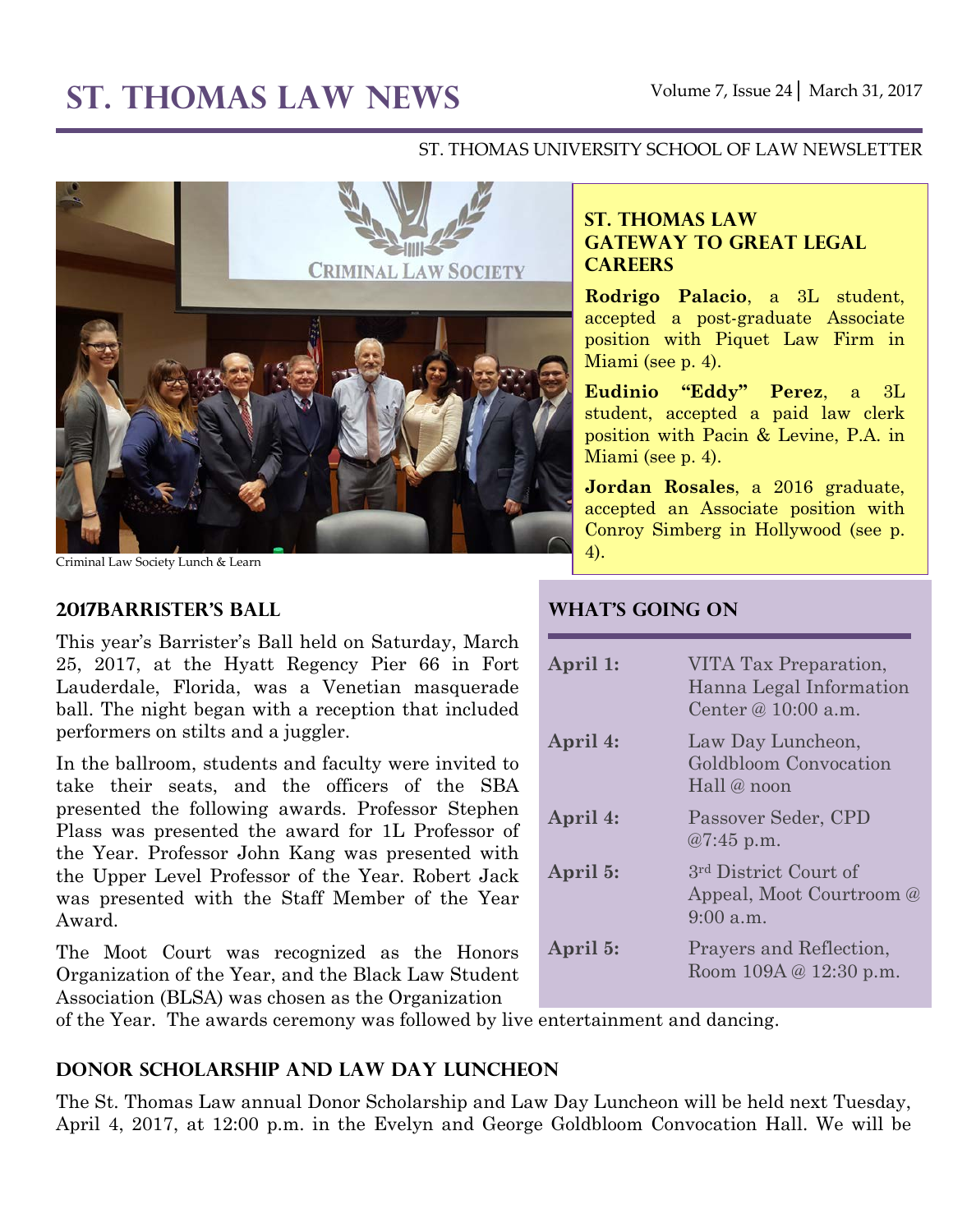honoring our named scholarship donors and their student recipients. Jeffrey A. Rynor, the President of the Dade County Bar Association, will be the speaker for this event. CALI-Book awards also will be given out during the luncheon.

## **Third District Court of Appeal**

The Third District Court of Appeal will hold an official session at St. Thomas Law on Wednesday, April 5, 2017, in the Moot Courtroom. Come hear a St. Thomas Law student from the Appellate Litigation Clinic argue a real case before the Court, in the first case on the calendar. Oral arguments will begin at 9:00 a.m. Appellate Briefs are on reserve in the Law Library. Case summaries also will be available in advance of the Court's visit.

### **Public Interest Law Society Silent Auction**

The Public Interest Law Society (PILS) is hosting its second annual silent auction from April 3 through 5, 2017, from 10 a.m. to 3 p.m. All proceeds from the Auction go toward supporting our law students working in unpaid public interest internships during the summer. Their goal is to create a community where students can demonstrate their individual and communal support of public interest law by alleviating the costs incurred with an unpaid position. Last summer, **six (6)** students benefitted from the stipends, who in turn contributed their legal skills to local non-profits and agencies serving low-income and disenfranchised community members. Students worked for a variety of organizations including: Dade Legal Aid, Broward Public Defender's Office, Cuban American Bar Association (CABA) *Pro Bono* Project and Broward Legal Aid**.**

### **Annual Passover Seder**

The Jewish Law Students Association, cordially invite you to its annual on-campus model Passover Seder this **Tuesday, April 4, at 7:45 p.m. in the Center for Professional Development** (where the career development and alumni relations offices are located). The campus Seder will be led by our campus Rabbi, Rabbi Mendy Weiss, and will include a catered three course meal along with dessert and the traditional Passover wine and Matza. The event is free of charge. If you plan to attend their model Passover Seder on April 4th (or you would like to make a donation to help with the food costs), please send me an e-mail at [stujlsa@gmail.com.](mailto:stujlsa@gmail.com)

# **2nd Annual STU Law 5K Run/Walk**

The St. Thomas Moot Court Board is pleased to invite the St. Thomas University community to its second annual 5K Run/Walk. Dust off your sneakers, and get ready for some fun, friendly competition and camaraderie. Join us in running and/or walking at St. Thomas University, on Saturday, April 8, 2017. The race begins at 8:00 a.m.

The run is open to everyone, but keep in mind it is **not** a stroller-friendly course. Water, coffee, and snacks will be provided post-race. The registration fee for student is \$15.00 and includes a 5KRun/Walk t-shirt. Any interested in participating in the race can register, by visiting [www.stu.edu/5krun](http://www.stu.edu/5krun) or by going to the Moot Court Board's table in the Cordero Breezeway.

A portion of all proceeds will benefit the Children's Home Society (CHS). Children's Home Society of Florida was established in Jacksonville on November 17, 1902, to help orphaned children find families. In its initial year, with a staff of two, the CHS found homes for 21 children operating with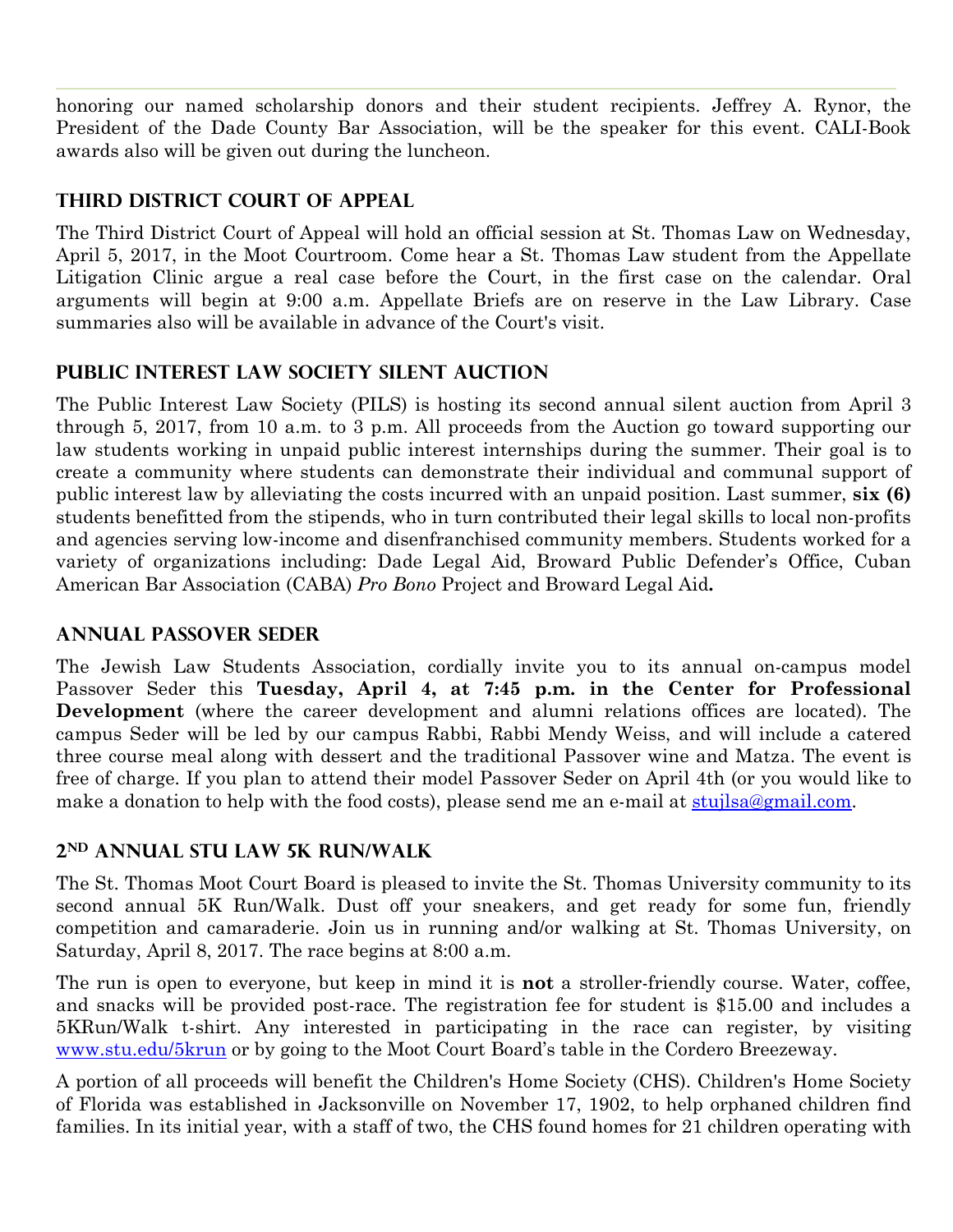a budget of merely \$400. Today, the Children's Home Society of Florida has earned a national reputation for being instrumental in creating legislation to protect children's rights.

## **Eat-and-educate event**

On March 28, 2017, a panel of attorneys from the Real Property, Probate & Trust Section (RPPTL) of the Florida Bar addressed a group of more than 40 students about careers in the RPPTL areas. The panel also spoke at length about how to network effectively to secure a job before graduation or shortly after. This panel was put together by Michael Yanopoulos (3L) and Sandy Boisrond, Esq.

### **Successful Alumni(ae) Panel Lunch & Learn**

On March 22, 2017, St. Thomas Law students were treated to an informative and insightful presentation on networking and interview tips by St. Thomas Law alumni(ae): Ricky Patel '09, Aron Gibson '11, James Brenner '10, and Lauren Shoemake '11. The speakers emphasized that networking begins in law school, ways to expand your inner and outer circle of contacts, and pointers on how to stand out in an interview including the dreaded "What is your weakness" question. The sessions ended with a Q&A and meet and greet, between the alumni(ae) and students.





### **Dragon Boat Race**

The Asian American Law Student Association invites you to the join them for a thrilling watersport event in Key Biscayne at the Miami Dragon Boat Race Festival on Saturday, April 8, 2017, at 8:00 a.m. at the Miami Marine Stadium, Flex Park. Come out and enjoy a day-out with family, friends, and colleagues, while helping raise funds for breast cancer-affiliated women's services. Anyone interested in participating in the event must sign-up at AALSA@STU.OUTLOOK

### **Criminal Law Recruitment Panel Lunch & Learn**

On March 22, 2017, the Criminal Law Society and the Office for Career Development hosted a panel discussion on *Criminal Law Recruitment*. The panelists were STU Law alumna Tarlika Navarro (2010), Haddad & Navarro, LLC; Thomas B. McGee, Assistant State Attorney; and Kevin Hellmann, Miami-Dade Public Defender's Office. More than 100 students were in attendance.



#### **STUDENT ACHIEVEMENTS**

**Erika Hernandez**, a 1L student, was the recipient of Miami-Dade FAWL's Judge Gill Freeman Scholarship. She was presented her scholarship check at the Women Making History and